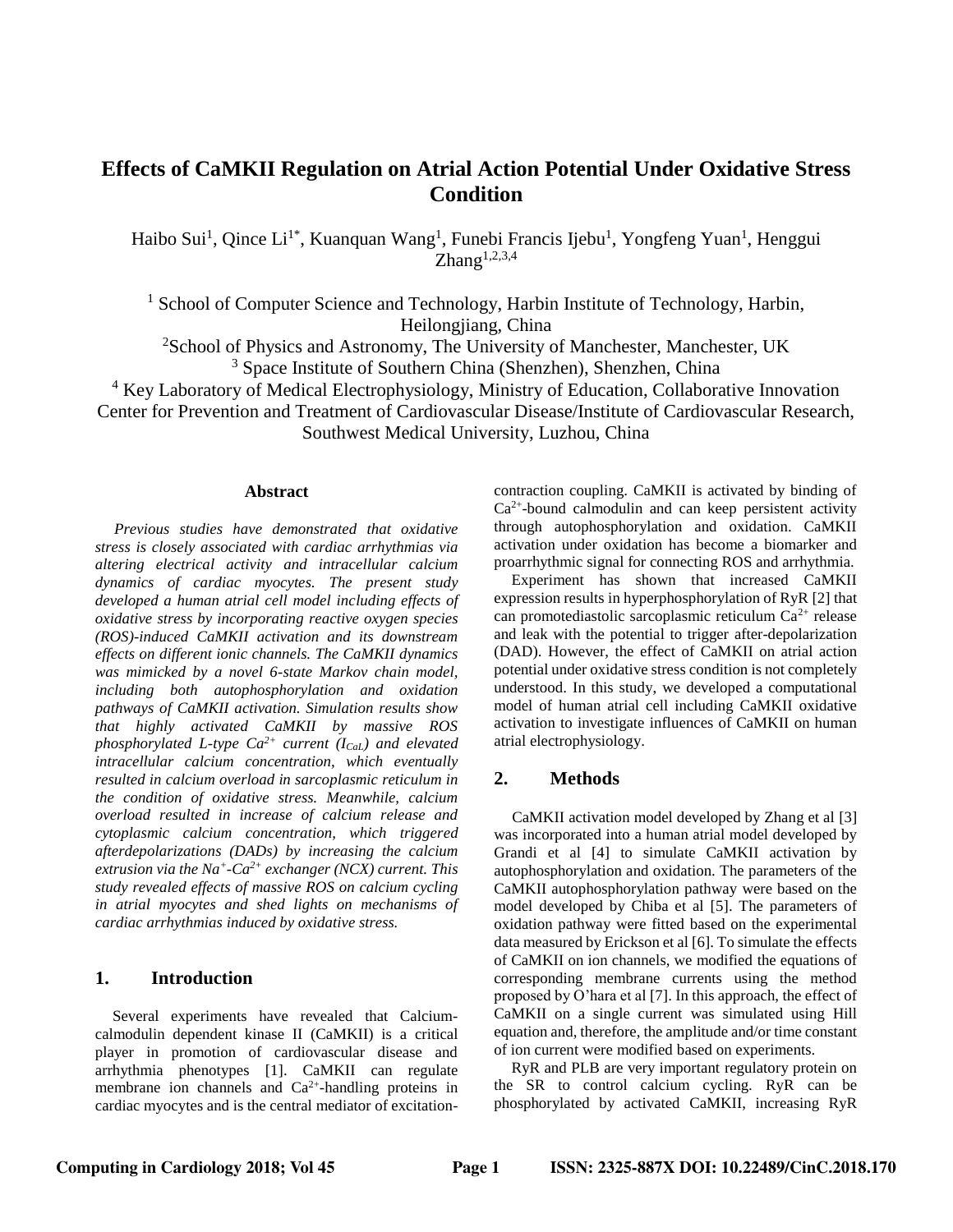opening probability and SR leak. PLB phosphorylated by activated CaMKII can reduce SERCA inhibition, increasing SR pump calcium sensitivity during diastole. Thus, we incorporated RyR and PLB model developed Soltis et al [8]. The rate constants which controlling RyR opening probability and SR leak was modified under CaMKII activation. The altered rate constant increased calcium sensitivity of RyR and amplified RyR opening. Also, the equation of SR leak, which is associated with RyR opening at the diastolic phase, was modified under CaMKII activation. The Thr17 of PLB can be phosphorylated by CaMKII to increase SERCA pump calcium sensitivity which means decreasing the forward pump rate. This phenomenon was mimicked by modifying half maximal saturation constant of SERCA.

To investigate the effect oxidative CaMKII activation on the electrophysiology of cells, a dynamic stimulation process was used in the simulation. The stimulation frequency was selected as 0.5Hz, 1Hz and 2Hz to investigate the frequency dependence of CaMKII activation. Action potential were stimulated by a stimulus current of -12.5pA/pF for 0.5ms. The time step of simulation was 0.1ms. Under normal conditions, the level of  $H_2O_2$  in human blood is about ~35μM. When ischemic reperfusion injury or heart failure occurred, the level of ROS could be increased by 100 times. Therefore, the oxidative stress was simulated using  $200\mu$ M H<sub>2</sub>O<sub>2</sub> in the model.

### **3. Results**

# **3.1. Frequency dependent CaMKII activation**

Previous experiment has shown that the activation rate and maximum activation level of CaMKII increase as frequency increases [9]. The frequency-dependent characteristics of CaMKII were investigated in the model without ROS. Fig. 1 shows the simulation results of activation level of CaMKII at 0.5Hz, 1Hz and 2Hz (Fig. 1A). Meanwhile, the activation level of RyR2 in the same condition (Fig. 1B) was recorded as well. The results showed that the slope of CaMKII activation curves increased with enlarging frequency. The RyR activation level showed a similar behaviour with increasing frequency, indicating a positive correlation between CaMKII activation and RyR opening probability. In addition, the maximum percentage of CaMKII activation and RyR phosphorylation increased with increasing pacing rate (Fig. 1 A and B). These results agreed with previous RyR phosphorylation model developed [10], demonstrating that CaMKII activation has a significantly influence on SR  $Ca^{2+}$  release and leak.



Figure 1. Simulation results of CaMKII activation and RyR phosphorylation from initial condition to stable state at 0.5Hz, 1Hz and 2Hz in the 60s.

### **3.2. H2O<sup>2</sup> induced DADs**

According to simulation results, a DAD was triggered in the action potential in conditions of elevated oxidative stress (Fig. 2). Due to the frequency-dependent CaMKII activation,  $H_2O_2$ -induced DADs showed the rate dependence as well, which indicated more significant DADs were induced at higher frequency of stimulation. In this study, we chose to intercept part of the periodic data in the case of 0.5Hz to analysis the generation of DAD.

We inhibited NCX current at 0.5Hz with the presence  $H<sub>2</sub>O<sub>2</sub>$  and to examine its contribution to  $H<sub>2</sub>O<sub>2</sub>$  induced DAD (Fig. 3). The result shows that DAD did not occur with inhibiting NCX current, which is consistent with the experimental findings [11]. Since the mode of NCX current is determined by the concentration gradient on both sides of membrane, the increase of intracellular calcium promoted the forward transport of NCX. Meanwhile, CaMKII did not directly change NCX. Therefore, the release of calcium from SR to the cytoplasm (Fig. 2F-H) during phase 4 of AP induced the inflow of NCX, which leads to depolarization of the membrane potential and production of DAD.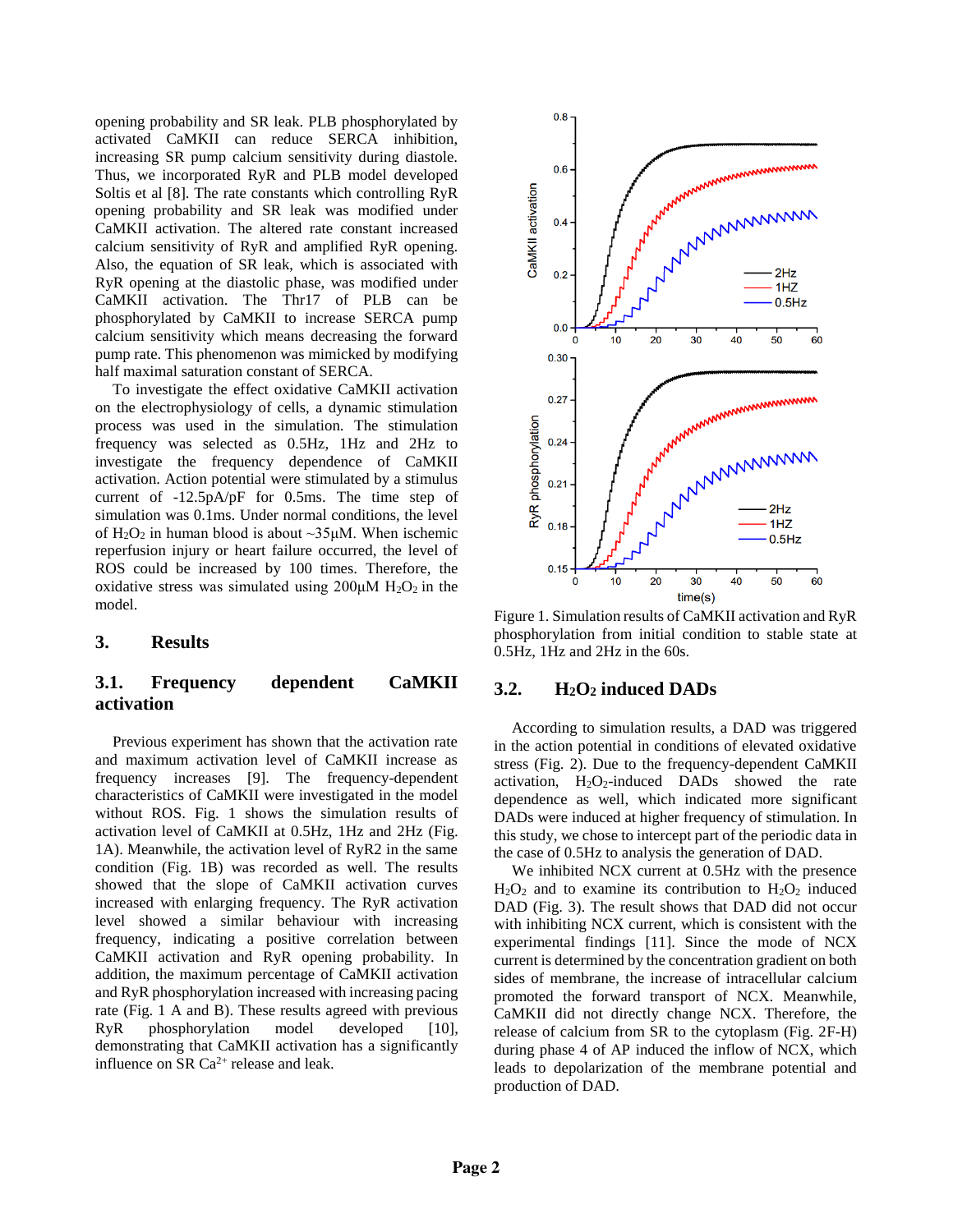

Figure 2. Simulated AP (A), CaMKII activation fraction (B) and CaMKII regulated current  $(C, D, E)$  and  $Ca<sup>2+</sup>$  flux (F, G, H) under both control (Black curves) and oxidative stress condition (red curves).

CaMKII can regulate numerous ion channels and proteins in the membrane and intracellular, including  $I_{Cal}$ ,  $I_{Na}$  and  $Ca<sup>2+</sup>$  cycling related proteins. The simulation results showed that oxidative stress increased CaMKII activation, increased  $I_{\text{Cal}}$  and altered  $\text{Ca}^{2+}$  cycling (Fig. 2). Therefore, we simulated the action potential under inhibition of CaMKII effect on single ion channel. In Fig. 4A, DAD occurrence has been greatly suppressed when inhibiting CaMKII effect on  $I_{\text{Cal}}$ . In addition, the DAD amplitude is reduced after inhibiting CaMKII effect on SR calcium release or pump (Fig. 4B and C). But inhibiting CaMKII effect on SR calcium leak makes the occurrence of repetitive DADs (Fig. 4D). This case indirectly indicated that SR  $Ca^{2+}$  overload causes the generation of DADs. CaMKII activation has been shown to increase RyR opening probability and SR leakage. Inhibiting CaMKII effect on SR leak reduced the amount of leaked calcium which means it is easier for accumulate of calcium concentration in SR to overload, and leading to repetitive DAD phenomenon. CaMKII indirectly regulates SR calcium release, pump and leak in the  $Ca^{2+}$  cycling by phosphorylating of RyR. It was shown that DAD was eliminated when the level of RyR phosphorylation was clamped at normal level (Fig. 4 E). The simulation results showed that DAD was suppressed obviously. From the above results, it indicated that CaMKII regulated ICaL and RyR could be important targets for elimaniting the abnormal calcium cycling and DAD.



Figure 3. In oxidative stress condition, simulated AP in the 0.5Hz with NCX block. Note that no DAD occur in the NCX block condition.



Figure 4. Simulated AP and SR  $Ca^{2+}$  concentration with inhibition of CaMKII effect on  $I_{\text{Cal}}(A, F)$ , SR uptake (B, G), SR release (C, H), and SR leak(D, I) as well as with clamped RyR phosphorylation (E, J) in oxidative stress condition.